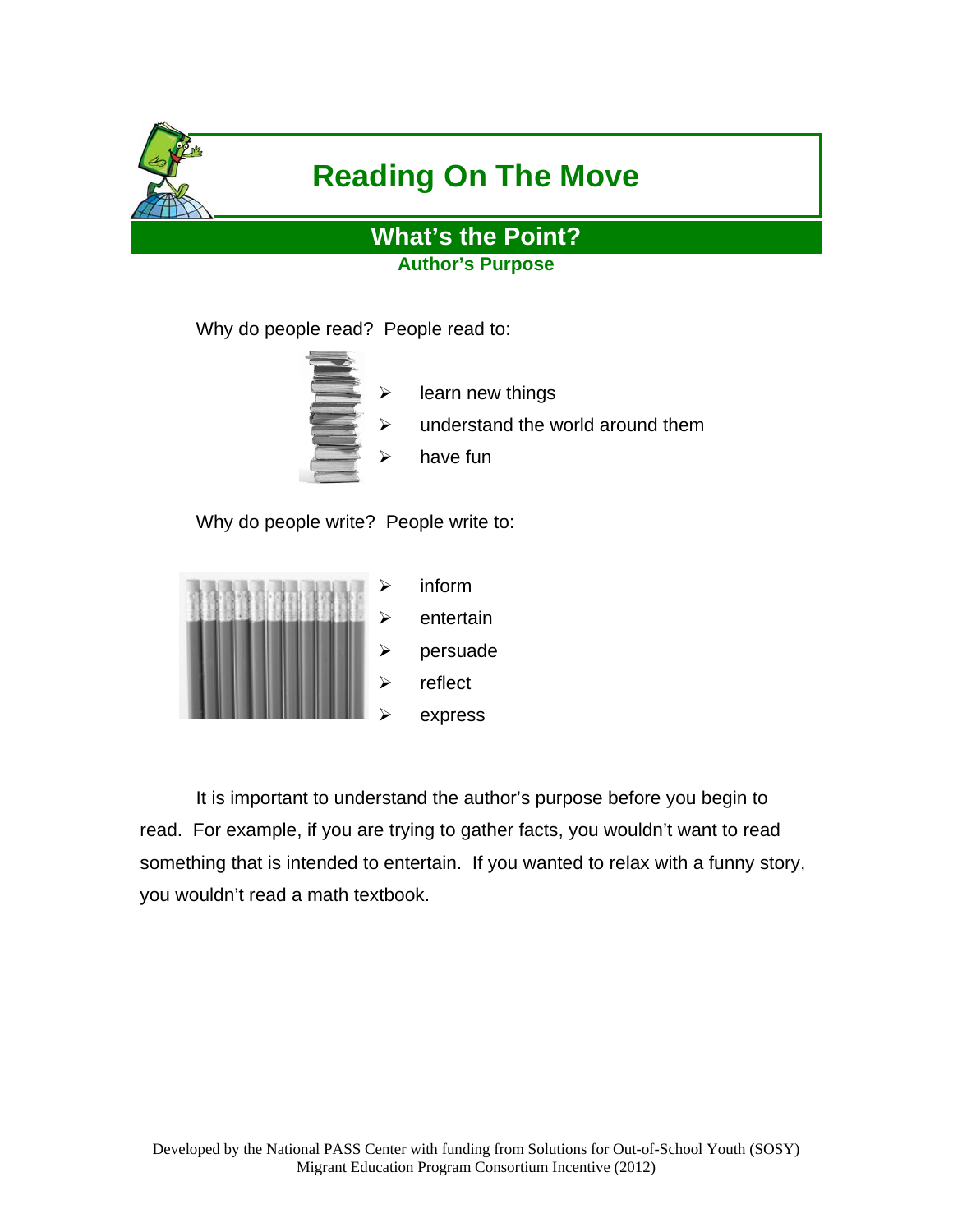*Non-fiction* is a type of literature that explains or gives information about a topic. Examples of non-fiction literature are newspaper articles, textbooks, encyclopedias, biographies, etc.

**Example:** *In World War II, there were Native American men who served in the United States Marine Corps. These men developed codes based on their native language, which they used to communicate secret information for the United States military. These men earned the name "Code talkers."* 

**Fiction** is made-up information. It often makes you feel emotions and a sense of connection with characters. Examples of fiction literature are novels, short stories, fairy tales, etc.

**Example:** *It was just about the end of his shift. Dave counted down the minutes until he could leave work and start the weekend. This weekend was going to be especially fun because he was going camping. He looked forward to spending time with his family and his dog, Briscoe.* 

*Persuasive writing* presents the author's opinions, feelings, and beliefs. Persuasive literature can be essays, newspaper articles, advertisements, speeches, etc.

**Example:** *The Garden Chop 3000 will make cutting vegetables a cinch! Chop anything from uncooked potatoes to soft, ripe tomatoes. This amazing product will make dinnertime simple, fast, and fun! The Garden Chop 3000 can be yours today for the price of \$19.99.*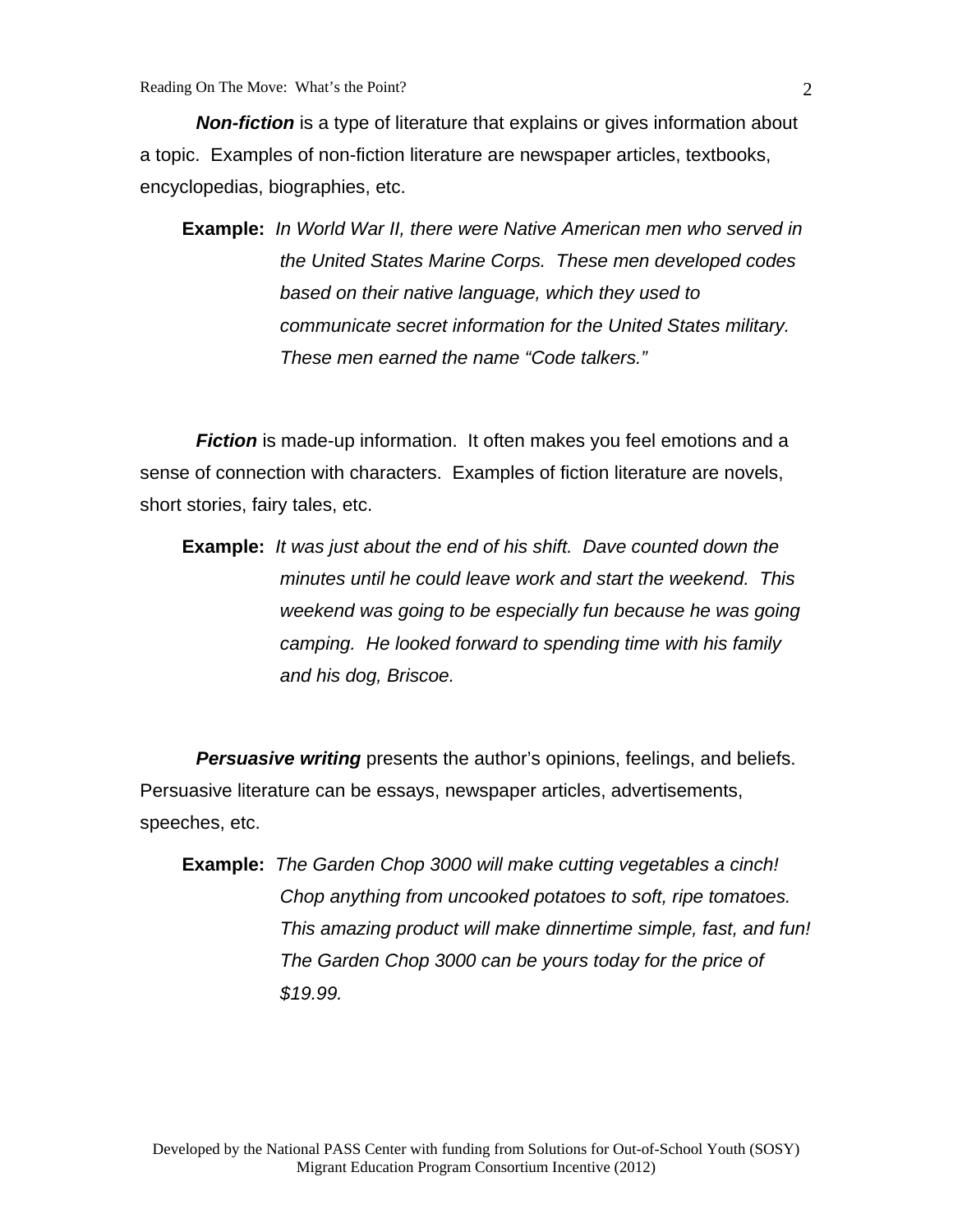Read each passage and decide whether it is non-fiction, fiction, or persuasive literature. Circle your answer.

**1.** The hair whipped through her hair as she tightened her grip. She was amazed at the softness of the beast's fur. How could a creature so big fly through the air? Never in her life did she think she would be flying through the air on the back of a magical creature.

| <b>Non-fiction</b> | <b>Fiction</b> | <b>Persuasive</b> |
|--------------------|----------------|-------------------|
|--------------------|----------------|-------------------|

**2.** Do you want to be the best looking person around? Then you need UltraBright! This teeth-whitening kit will brighten up your smile in just 3 days! Those messy gel strips and uncomfortable teeth trays are a thing of the past. UltraBright uses a special ultraviolet light to get your teeth the whitest they can be. Order now and receive a second UltraBright treatment free!

| <b>Non-fiction</b> | <b>Fiction</b> | <b>Persuasive</b> |
|--------------------|----------------|-------------------|
|--------------------|----------------|-------------------|

**3.** While many believe watermelons are in the melon family, they are really a type of berry. Botanists, or people who study plants, refer to watermelons as pepo. Pepos are berries that have a thick rind and fleshy center, unlike traditional berries that have a soft outer skin.

**Non-fiction Fiction Persuasive**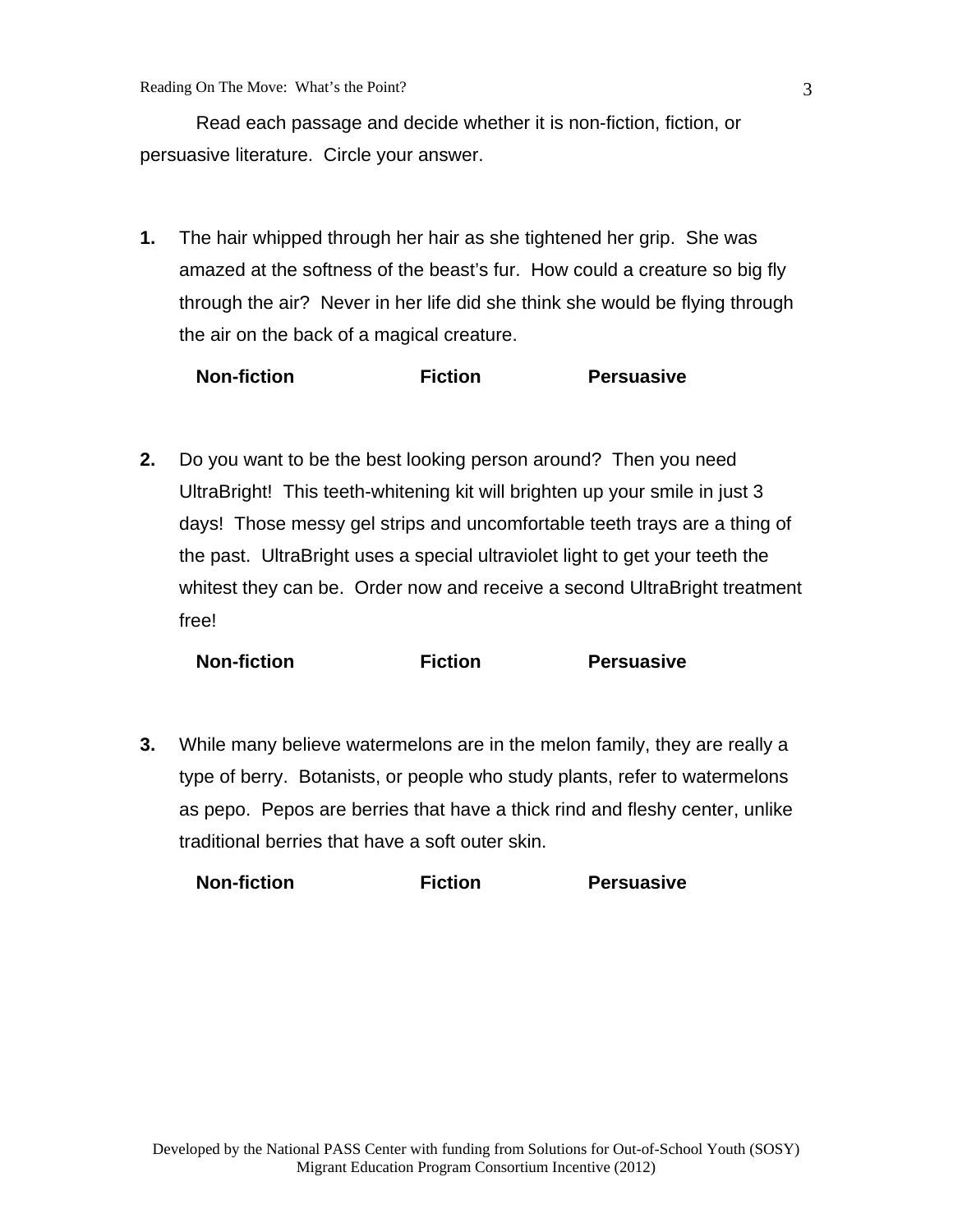The newspaper is a source where you can find different types of literature. The newspaper is made up of several different sections and topics. The most important local, national, and world news is on the front page and continues through the first few pages. Classified ads are usually at the end. Here is a list of the most common topics and sections of a newspaper:

| <b>Topic / Section</b>           | <b>Definition</b>                                                                                                                                                             |
|----------------------------------|-------------------------------------------------------------------------------------------------------------------------------------------------------------------------------|
| news stories<br>(articles)       | cover important events happening in the world, the nation,<br>and the community                                                                                               |
| human interest<br><b>stories</b> | cover stories about everyday people who do interesting or<br>challenging things                                                                                               |
| business section                 | news about business and the stock market                                                                                                                                      |
| sports section                   | news about sports events, games, and scores                                                                                                                                   |
| editorials                       | essays that tell people's opinions about news issues common<br>to most people                                                                                                 |
| entertainment                    | news, advertisements, and information about movies, shows,<br>and other events that people can attend                                                                         |
| classified<br>advertisements     | small ads written by people and businesses to tell about<br>things for sale or jobs available, among other items                                                              |
| weather reports                  | forecasts of local weather, and also may include weather<br>around the country and the world                                                                                  |
| comics                           | cartoons, puzzles                                                                                                                                                             |
| advertisements                   | pictures and words that show products for sale in local<br>businesses and stores. Advertising is the way that the<br>newspaper makes the money it needs to publish the paper. |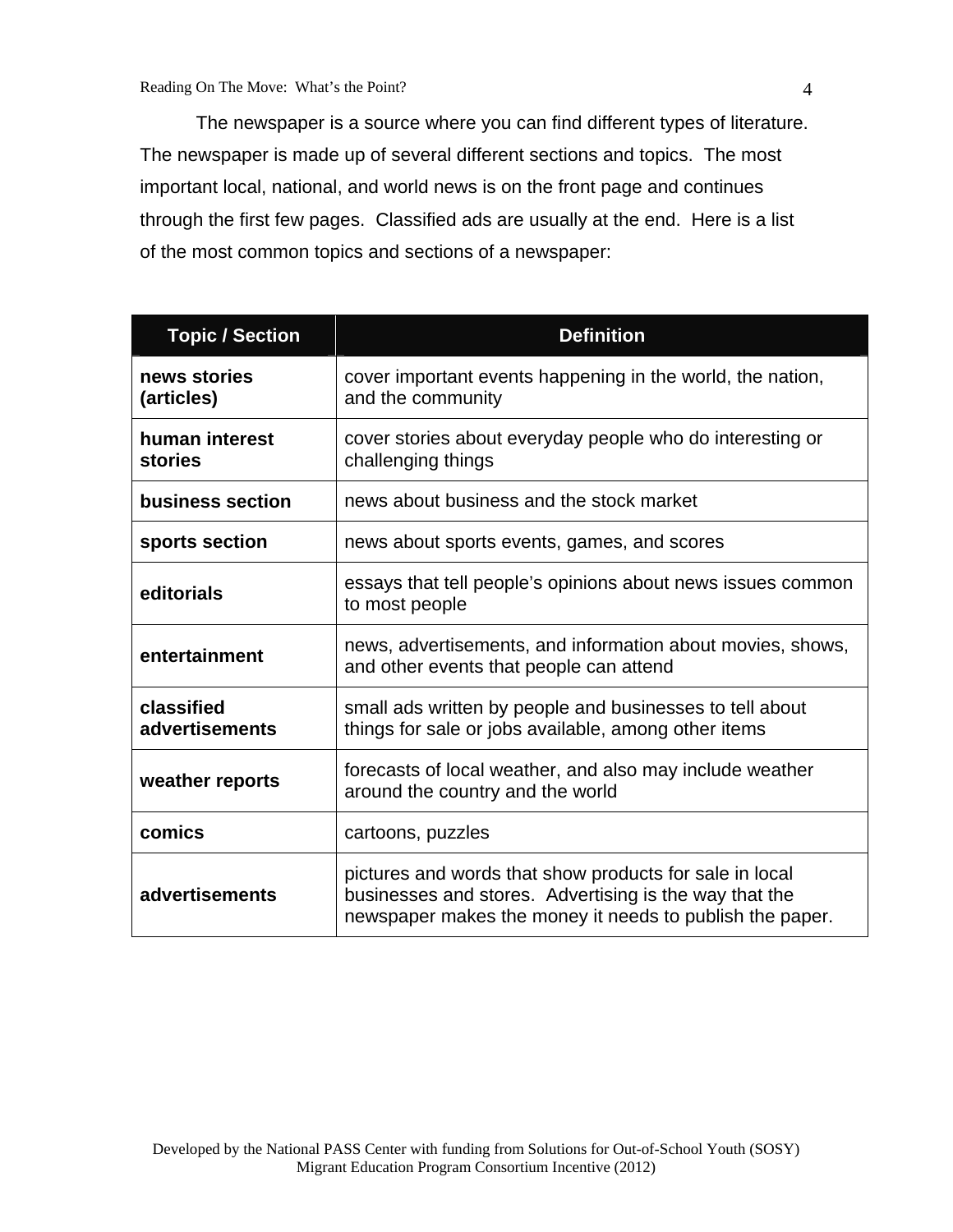Let's take a look at a news article. You will notice that just the facts are presented. There should be no opinions in a news article.

#### **Study: Smoking bans in eateries influence teens**

Steve LeBlanc, The Associated Press

BOSTON – A Massachusetts study suggests that restaurant smoking bans may play a big role in persuading teens not to become smokers.

Youths who lived in towns with strict bans were 40 percent less likely to become regular smokers than those in communities with no bans or weak ones, the researchers reported in the May issue of the *Archives of Pediatrics and Adolescent Medicine.*

The findings back up the idea that smoking bans discourage tobacco use in teens by sending the message that smoking is frowned upon in the community, as well as simply by reducing their exposure to smokers in public places, said Dr. Michael Siegel of Boston University School of Public Health, the study's lead author.

"When kids grow up in an environment where they don't see smoking, they are going to think it's not socially acceptable (most people don't like it)," he said. "If they perceive a lot of other people are smoking, they think it's the norm."

Siegel and his colleagues (people he works with) tracked 2,791 children between ages 12 and 17 who lived throughout Massachusetts. There were no statewide restrictions when the study began in 2001, but about 100 cities and towns had enacted (made a law) a hodge-podge of laws restricting smoking in workplaces, bars, or restaurants.

The teens were followed for four years to see how many tried smoking and how many eventually became smokers. Overall, about 9 percent became smokers—defined as smoking more than 100 cigarettes.

In towns without bans or where smoking was restricted to a designated area, that rate was nearly 10 percent. But in places with tough bans prohibiting smoking in restaurants, just under 8 percent of the teens became smokers.

The study found that having a smoker as a parent or a close friend was a factor in predicting whether children experiment with cigarettes.

But strong bans had a bigger influence on whether smoking grew into a habit, reducing their chances of becoming smokers by 40 percent.

"There is really no other smoking intervention program that could cut almost in half the rate of smoking," Siegel said.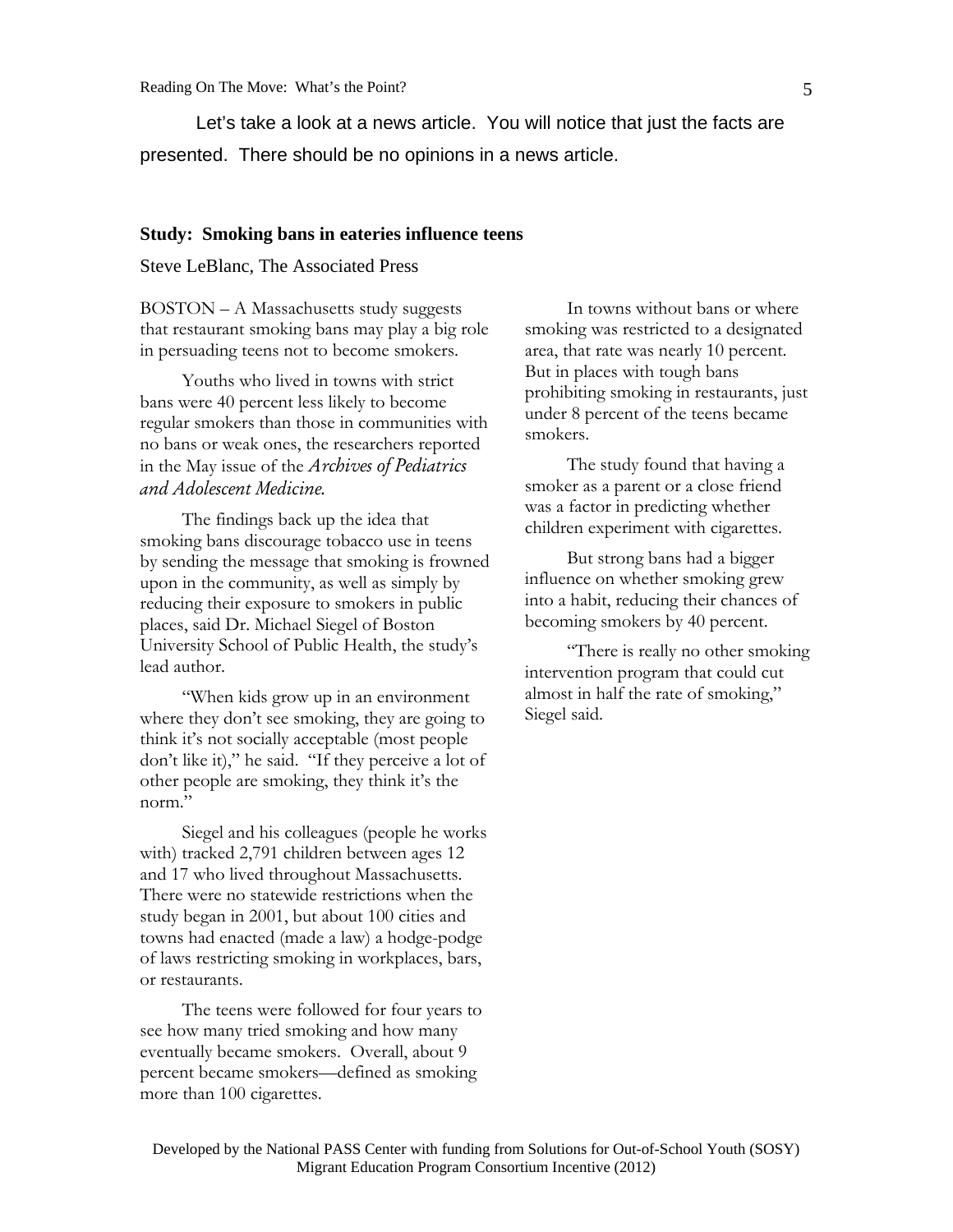Based on what you have read, answer the questions below.

- **4.** Where was the information of the study reported?
- **5.** Who was the study's lead author?

**6.** In what state did the study take place?

- **7.** Who participated in the study?
- **8.** What effect did the smoking bans have on the percent of people becoming smokers?

\_\_\_\_\_\_\_\_\_\_\_\_\_\_\_\_\_\_\_\_\_\_\_\_\_\_\_\_\_\_\_\_\_\_\_\_\_\_\_\_\_\_\_\_\_\_\_\_\_\_\_\_\_\_\_\_\_\_\_\_\_\_

\_\_\_\_\_\_\_\_\_\_\_\_\_\_\_\_\_\_\_\_\_\_\_\_\_\_\_\_\_\_\_\_\_\_\_\_\_\_\_\_\_\_\_\_\_\_\_\_\_\_\_\_\_\_\_\_\_\_\_\_\_\_

\_\_\_\_\_\_\_\_\_\_\_\_\_\_\_\_\_\_\_\_\_\_\_\_\_\_\_\_\_\_\_\_\_\_\_\_\_\_\_\_\_\_\_\_\_\_\_\_\_\_\_\_\_\_\_\_\_\_\_\_\_\_

\_\_\_\_\_\_\_\_\_\_\_\_\_\_\_\_\_\_\_\_\_\_\_\_\_\_\_\_\_\_\_\_\_\_\_\_\_\_\_\_\_\_\_\_\_\_\_\_\_\_\_\_\_\_\_\_\_\_\_\_\_\_

\_\_\_\_\_\_\_\_\_\_\_\_\_\_\_\_\_\_\_\_\_\_\_\_\_\_\_\_\_\_\_\_\_\_\_\_\_\_\_\_\_\_\_\_\_\_\_\_\_\_\_\_\_\_\_\_\_\_\_\_\_\_

\_\_\_\_\_\_\_\_\_\_\_\_\_\_\_\_\_\_\_\_\_\_\_\_\_\_\_\_\_\_\_\_\_\_\_\_\_\_\_\_\_\_\_\_\_\_\_\_\_\_\_\_\_\_\_\_\_\_\_\_\_\_

\_\_\_\_\_\_\_\_\_\_\_\_\_\_\_\_\_\_\_\_\_\_\_\_\_\_\_\_\_\_\_\_\_\_\_\_\_\_\_\_\_\_\_\_\_\_\_\_\_\_\_\_\_\_\_\_\_\_\_\_\_\_

\_\_\_\_\_\_\_\_\_\_\_\_\_\_\_\_\_\_\_\_\_\_\_\_\_\_\_\_\_\_\_\_\_\_\_\_\_\_\_\_\_\_\_\_\_\_\_\_\_\_\_\_\_\_\_\_\_\_\_\_\_\_

**9.** What is the author's purpose for writing this news article?



Developed by the National PASS Center with funding from Solutions for Out-of-School Youth (SOSY) Migrant Education Program Consortium Incentive (2012)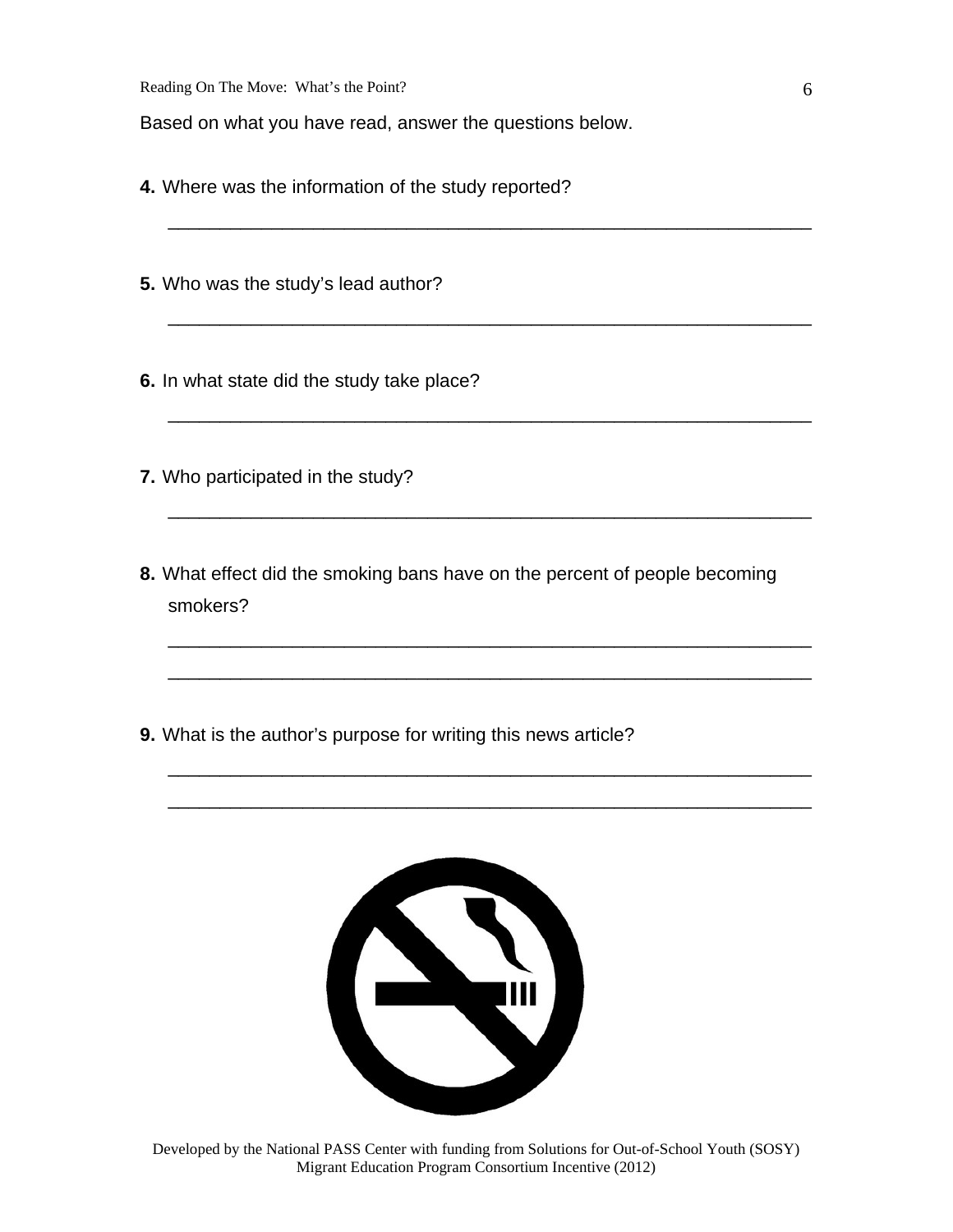Now, let's take a look at a *Letter to the Editor*. This is something that would be found in the Editorial section of a newspaper. The purpose of a Letter to the Editor is for readers to express their opinions on issues in the community or it can be a response to an article published in the paper at an earlier date. If the letter is to file a complaint, the author should state the issue with examples, and offer possible solutions.

#### *Dear Editor:*

*How many times have you seen a 16 year old kid, baseball cap on backwards, loud music playing on the radio, talking on the cell phone…and driving a car…all at the same time? Many times, right? Younger teens do not have the maturity or experience to drive a car. The age for getting a driver's license should be moved up to age 21.* 

 *At age 21, people are more mature. At that age, most of them need a car to drive to jobs that can be farther away than their neighborhood McDonald's or K-Mart. They also have more experience to make better decisions. In addition, they are not trying to prove that they are "cool" by driving fast, or making a lot of noise with their tires. For example, because younger teens like to take more chances, they may try to drive when it's dangerous, such as in bad weather or when they are too tired. They don't realize yet how risky it can be to drive in heavy rain; they won't wait a few minutes until it stops raining.*

 *Driver's licenses should be given only to those 21 years of age and older. Having teens wait a few more short years may save the lives of our young friends, brothers, and sisters.* 

*Sincerely,* 

*Cindy Smith*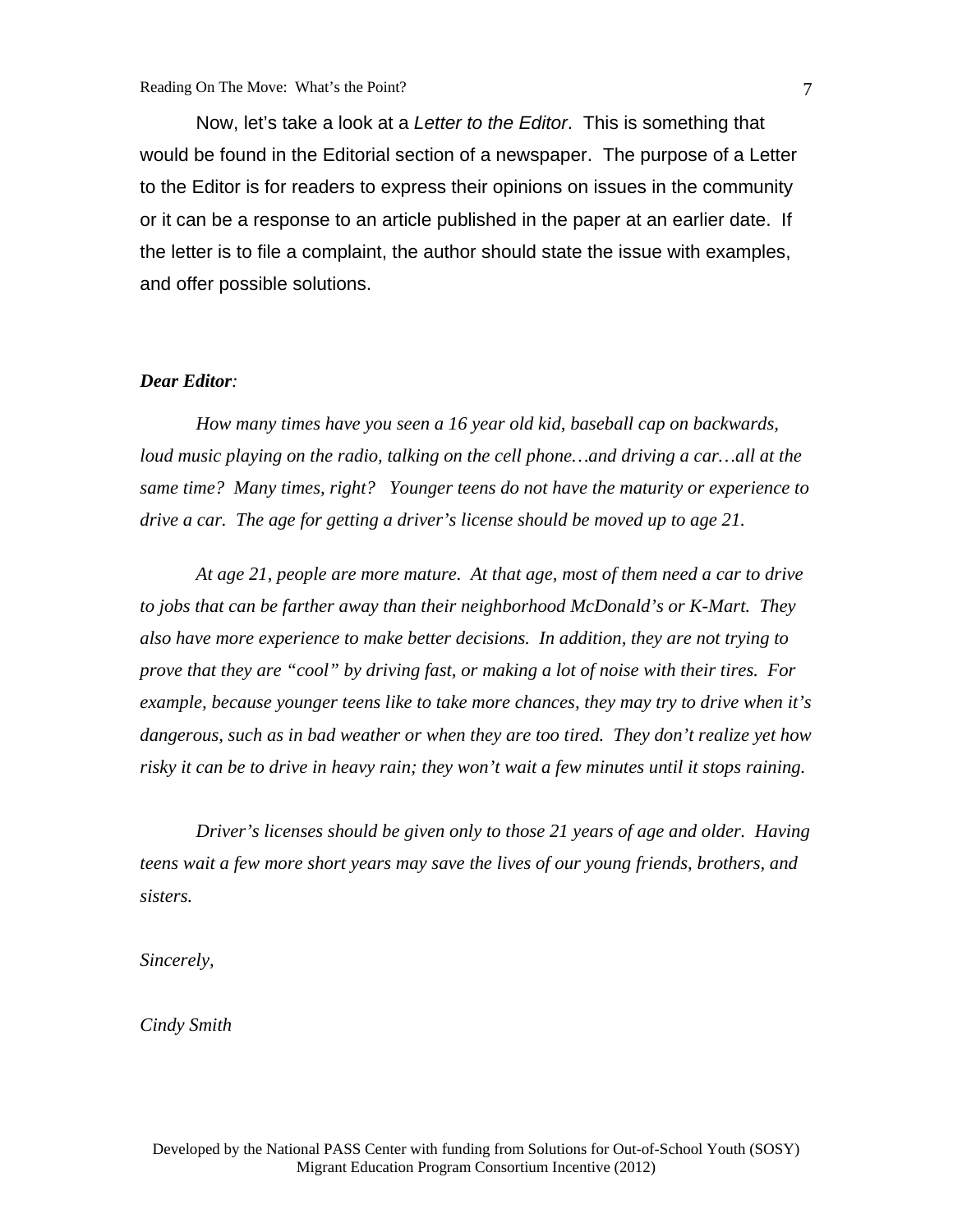Reading On The Move: What's the Point?

Answer the questions based on the information gathered in the Letter to the Editor.

\_\_\_\_\_\_\_\_\_\_\_\_\_\_\_\_\_\_\_\_\_\_\_\_\_\_\_\_\_\_\_\_\_\_\_\_\_\_\_\_\_\_\_\_\_\_\_\_\_\_\_\_\_\_\_\_\_\_\_\_\_\_

\_\_\_\_\_\_\_\_\_\_\_\_\_\_\_\_\_\_\_\_\_\_\_\_\_\_\_\_\_\_\_\_\_\_\_\_\_\_\_\_\_\_\_\_\_\_\_\_\_\_\_\_\_\_\_\_\_\_\_\_\_\_

\_\_\_\_\_\_\_\_\_\_\_\_\_\_\_\_\_\_\_\_\_\_\_\_\_\_\_\_\_\_\_\_\_\_\_\_\_\_\_\_\_\_\_\_\_\_\_\_\_\_\_\_\_\_\_\_\_\_\_\_\_\_

\_\_\_\_\_\_\_\_\_\_\_\_\_\_\_\_\_\_\_\_\_\_\_\_\_\_\_\_\_\_\_\_\_\_\_\_\_\_\_\_\_\_\_\_\_\_\_\_\_\_\_\_\_\_\_\_\_\_\_\_\_\_

\_\_\_\_\_\_\_\_\_\_\_\_\_\_\_\_\_\_\_\_\_\_\_\_\_\_\_\_\_\_\_\_\_\_\_\_\_\_\_\_\_\_\_\_\_\_\_\_\_\_\_\_\_\_\_\_\_\_\_\_\_\_

\_\_\_\_\_\_\_\_\_\_\_\_\_\_\_\_\_\_\_\_\_\_\_\_\_\_\_\_\_\_\_\_\_\_\_\_\_\_\_\_\_\_\_\_\_\_\_\_\_\_\_\_\_\_\_\_\_\_\_\_\_\_

\_\_\_\_\_\_\_\_\_\_\_\_\_\_\_\_\_\_\_\_\_\_\_\_\_\_\_\_\_\_\_\_\_\_\_\_\_\_\_\_\_\_\_\_\_\_\_\_\_\_\_\_\_\_\_\_\_\_\_\_\_\_

\_\_\_\_\_\_\_\_\_\_\_\_\_\_\_\_\_\_\_\_\_\_\_\_\_\_\_\_\_\_\_\_\_\_\_\_\_\_\_\_\_\_\_\_\_\_\_\_\_\_\_\_\_\_\_\_\_\_\_\_\_\_

\_\_\_\_\_\_\_\_\_\_\_\_\_\_\_\_\_\_\_\_\_\_\_\_\_\_\_\_\_\_\_\_\_\_\_\_\_\_\_\_\_\_\_\_\_\_\_\_\_\_\_\_\_\_\_\_\_\_\_\_\_\_

\_\_\_\_\_\_\_\_\_\_\_\_\_\_\_\_\_\_\_\_\_\_\_\_\_\_\_\_\_\_\_\_\_\_\_\_\_\_\_\_\_\_\_\_\_\_\_\_\_\_\_\_\_\_\_\_\_\_\_\_\_\_

\_\_\_\_\_\_\_\_\_\_\_\_\_\_\_\_\_\_\_\_\_\_\_\_\_\_\_\_\_\_\_\_\_\_\_\_\_\_\_\_\_\_\_\_\_\_\_\_\_\_\_\_\_\_\_\_\_\_\_\_\_\_

\_\_\_\_\_\_\_\_\_\_\_\_\_\_\_\_\_\_\_\_\_\_\_\_\_\_\_\_\_\_\_\_\_\_\_\_\_\_\_\_\_\_\_\_\_\_\_\_\_\_\_\_\_\_\_\_\_\_\_\_\_\_

\_\_\_\_\_\_\_\_\_\_\_\_\_\_\_\_\_\_\_\_\_\_\_\_\_\_\_\_\_\_\_\_\_\_\_\_\_\_\_\_\_\_\_\_\_\_\_\_\_\_\_\_\_\_\_\_\_\_\_\_\_\_

\_\_\_\_\_\_\_\_\_\_\_\_\_\_\_\_\_\_\_\_\_\_\_\_\_\_\_\_\_\_\_\_\_\_\_\_\_\_\_\_\_\_\_\_\_\_\_\_\_\_\_\_\_\_\_\_\_\_\_\_\_\_

\_\_\_\_\_\_\_\_\_\_\_\_\_\_\_\_\_\_\_\_\_\_\_\_\_\_\_\_\_\_\_\_\_\_\_\_\_\_\_\_\_\_\_\_\_\_\_\_\_\_\_\_\_\_\_\_\_\_\_\_\_\_

**10.** What is the author's concern?

**11.** What is the author's proposal?

**12.** What reasons does the author give for changing the driving age to 21?

**13.** What is the author's purpose for writing this letter?

**14.** What do you feel is the appropriate driving age? Explain your answer.



Developed by the National PASS Center with funding from Solutions for Out-of-School Youth (SOSY) Migrant Education Program Consortium Incentive (2012)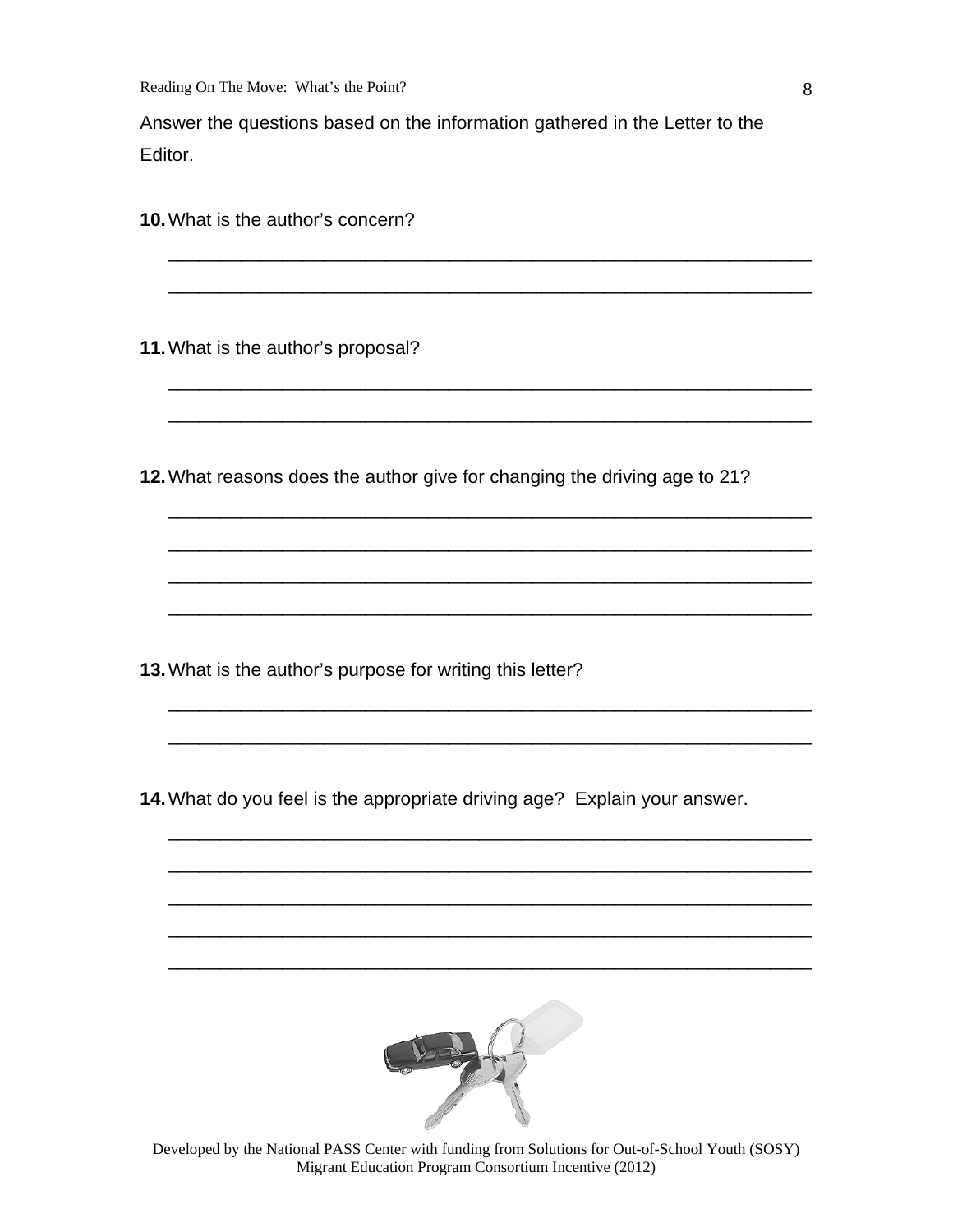Movie reviews can be found in the Entertainment section of a newspaper. Movie reviews usually give a brief summary of the movie and tell the reader whether or not they should see the film. These types of articles offer an opinion. Let's take a look at one.

#### **"Under the Same Moon" ("La Misma Luna")**

### **by Jan Stuart**

On the chance that you have any more boxes of tissues left from the flu season, bring them by the truckload to the movie "Under the Same Moon." This movie is about a motherson love that goes right to your heart, from its lively beginning to its leap-for-joy ending.

Even some Southwestern border patrol police may think about giving up their jobs after watching this very emotional story of a Mexican boy's adventurous journey to Los Angeles. Nine-year-old Carlos "*Carlitos*" Reyes ("scene bandit" Adrian Alonso) gets daily long-distance phone calls from his single mother, Rosario (the beautiful Kate Del Castillo), who works two maid jobs a day in Los Angeles. She hopes to someday earn enough money to send for her son.

When Carlitos' grandmother dies, the smart kid pays a pair of American students to smuggle him into the United States. He uses money from his mother's savings and his own part-time job, which is somewhat illegal. We start to lose our confidence in the two students, and the tense border crossing turns into a series of close calls which force Carlitos to think quickly and intelligently.

Screenwriter Ligiah Villalobos puts in plenty of interesting events and characters that Carlitos and his mother encounter. The most important is Enrique (Eugenio Derbez), a migrant worker who becomes Carlitos' unlikely protector, and Paco (Gabriel Porras), a polite security guard who is trying to win Rosario's love.

There are so many dramatic events and feel-good moments that this movie can be enjoyed by almost every person. It is a well-made movie that leaves all people with a hope for humanity….and lots of balled-up tissues!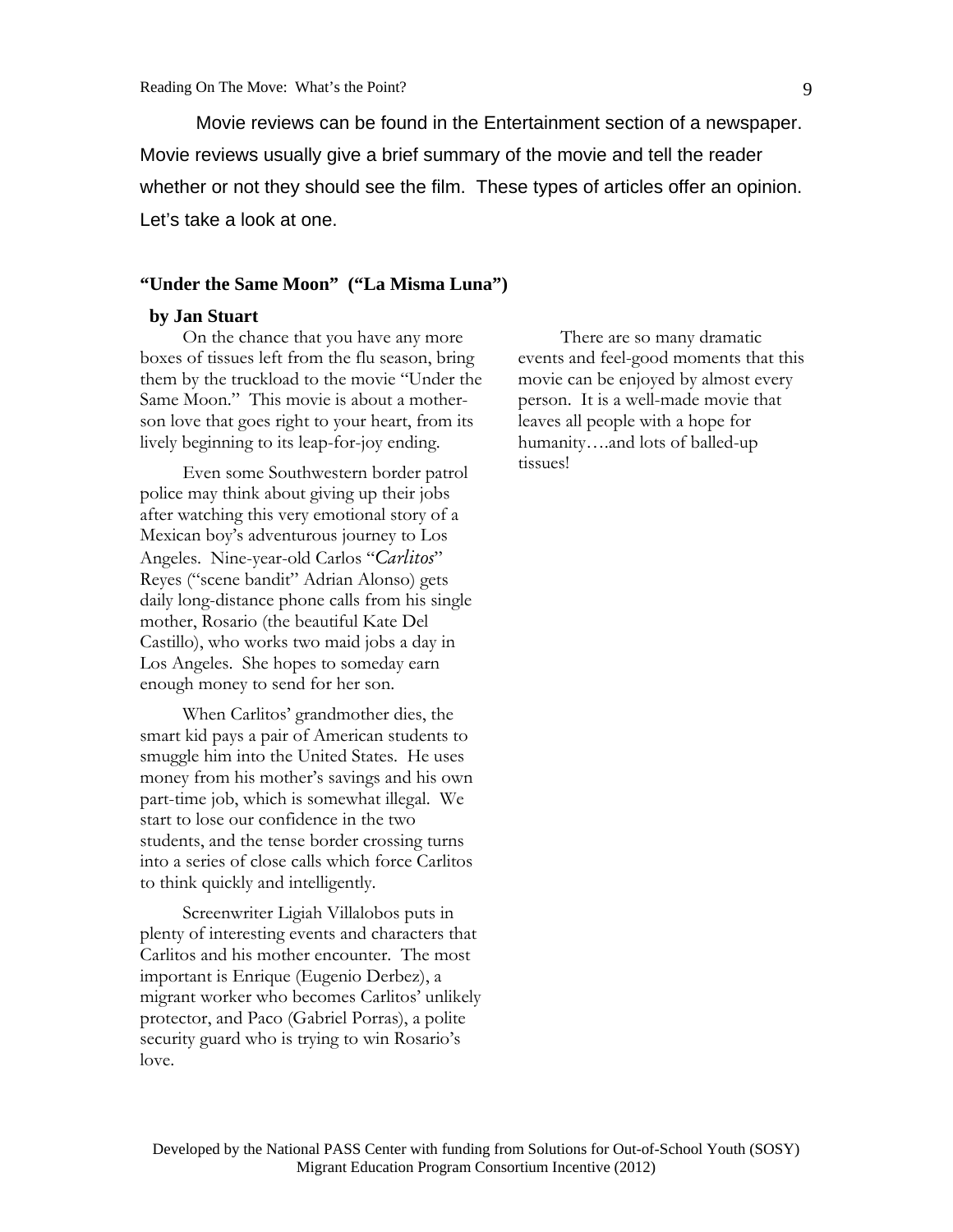Based on what you have read, answer the questions below.

**15.** What was the name of the movie?

**16.** Who is the author of the movie review?

**17.** Why does the first paragraph mention bringing left-over tissues to the movie?

\_\_\_\_\_\_\_\_\_\_\_\_\_\_\_\_\_\_\_\_\_\_\_\_\_\_\_\_\_\_\_\_\_\_\_\_\_\_\_\_\_\_\_\_\_\_\_\_\_\_\_\_\_\_\_\_\_\_\_\_\_\_

\_\_\_\_\_\_\_\_\_\_\_\_\_\_\_\_\_\_\_\_\_\_\_\_\_\_\_\_\_\_\_\_\_\_\_\_\_\_\_\_\_\_\_\_\_\_\_\_\_\_\_\_\_\_\_\_\_\_\_\_\_\_

\_\_\_\_\_\_\_\_\_\_\_\_\_\_\_\_\_\_\_\_\_\_\_\_\_\_\_\_\_\_\_\_\_\_\_\_\_\_\_\_\_\_\_\_\_\_\_\_\_\_\_\_\_\_\_\_\_\_\_\_\_\_

\_\_\_\_\_\_\_\_\_\_\_\_\_\_\_\_\_\_\_\_\_\_\_\_\_\_\_\_\_\_\_\_\_\_\_\_\_\_\_\_\_\_\_\_\_\_\_\_\_\_\_\_\_\_\_\_\_\_\_\_\_\_

\_\_\_\_\_\_\_\_\_\_\_\_\_\_\_\_\_\_\_\_\_\_\_\_\_\_\_\_\_\_\_\_\_\_\_\_\_\_\_\_\_\_\_\_\_\_\_\_\_\_\_\_\_\_\_\_\_\_\_\_\_\_

\_\_\_\_\_\_\_\_\_\_\_\_\_\_\_\_\_\_\_\_\_\_\_\_\_\_\_\_\_\_\_\_\_\_\_\_\_\_\_\_\_\_\_\_\_\_\_\_\_\_\_\_\_\_\_\_\_\_\_\_\_\_

\_\_\_\_\_\_\_\_\_\_\_\_\_\_\_\_\_\_\_\_\_\_\_\_\_\_\_\_\_\_\_\_\_\_\_\_\_\_\_\_\_\_\_\_\_\_\_\_\_\_\_\_\_\_\_\_\_\_\_\_\_\_

\_\_\_\_\_\_\_\_\_\_\_\_\_\_\_\_\_\_\_\_\_\_\_\_\_\_\_\_\_\_\_\_\_\_\_\_\_\_\_\_\_\_\_\_\_\_\_\_\_\_\_\_\_\_\_\_\_\_\_\_\_\_

\_\_\_\_\_\_\_\_\_\_\_\_\_\_\_\_\_\_\_\_\_\_\_\_\_\_\_\_\_\_\_\_\_\_\_\_\_\_\_\_\_\_\_\_\_\_\_\_\_\_\_\_\_\_\_\_\_\_\_\_\_\_

**18.** Does the author think you should see the movie or skip the movie? Explain your answer.



Developed by the National PASS Center with funding from Solutions for Out-of-School Youth (SOSY) Migrant Education Program Consortium Incentive (2012)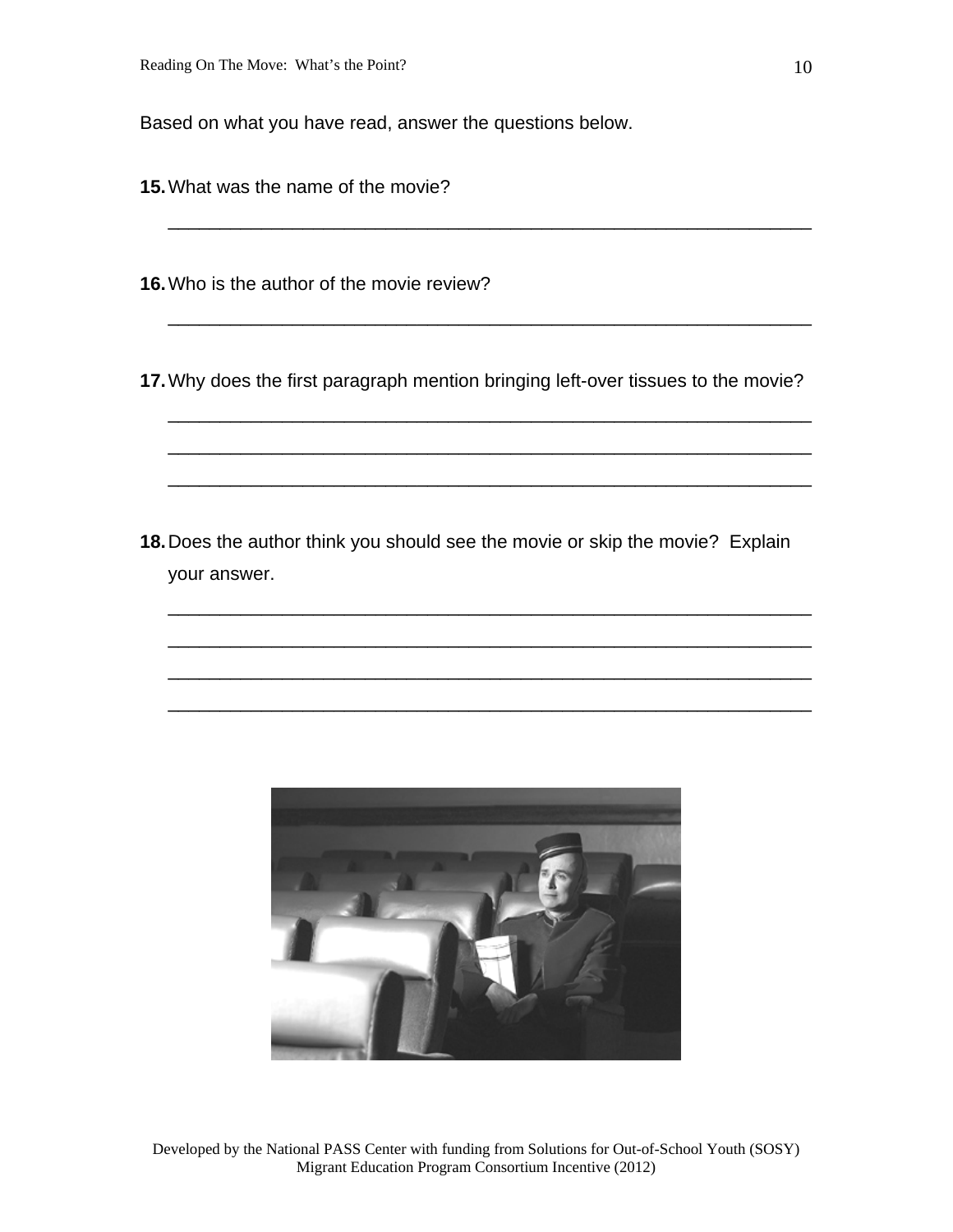Even advertisements have an author and a purpose. The purpose of the advertisement is to get the reader to buy or use a product or service. Look at the advertisements below and answer the questions.



- **19.** What is this advertising?
- **20.** Based on the picture, what is the advertisement saying to you? Why?

\_\_\_\_\_\_\_\_\_\_\_\_\_\_\_\_\_\_\_\_\_\_\_\_\_\_\_\_ \_\_\_\_\_\_\_\_\_\_\_\_\_\_\_\_\_\_\_\_\_\_\_\_\_\_\_\_

\_\_\_\_\_\_\_\_\_\_\_\_\_\_\_\_\_\_\_\_\_\_\_\_\_\_\_\_ \_\_\_\_\_\_\_\_\_\_\_\_\_\_\_\_\_\_\_\_\_\_\_\_\_\_\_\_ \_\_\_\_\_\_\_\_\_\_\_\_\_\_\_\_\_\_\_\_\_\_\_\_\_\_\_\_ \_\_\_\_\_\_\_\_\_\_\_\_\_\_\_\_\_\_\_\_\_\_\_\_\_\_\_\_



- **21.** What is this advertising?
- **22.** Based on the picture, what is the advertisement saying to you? Why?

\_\_\_\_\_\_\_\_\_\_\_\_\_\_\_\_\_\_\_\_\_\_\_\_\_\_\_\_ \_\_\_\_\_\_\_\_\_\_\_\_\_\_\_\_\_\_\_\_\_\_\_\_\_\_\_\_

\_\_\_\_\_\_\_\_\_\_\_\_\_\_\_\_\_\_\_\_\_\_\_\_\_\_\_\_ \_\_\_\_\_\_\_\_\_\_\_\_\_\_\_\_\_\_\_\_\_\_\_\_\_\_\_\_ \_\_\_\_\_\_\_\_\_\_\_\_\_\_\_\_\_\_\_\_\_\_\_\_\_\_\_\_ \_\_\_\_\_\_\_\_\_\_\_\_\_\_\_\_\_\_\_\_\_\_\_\_\_\_\_\_